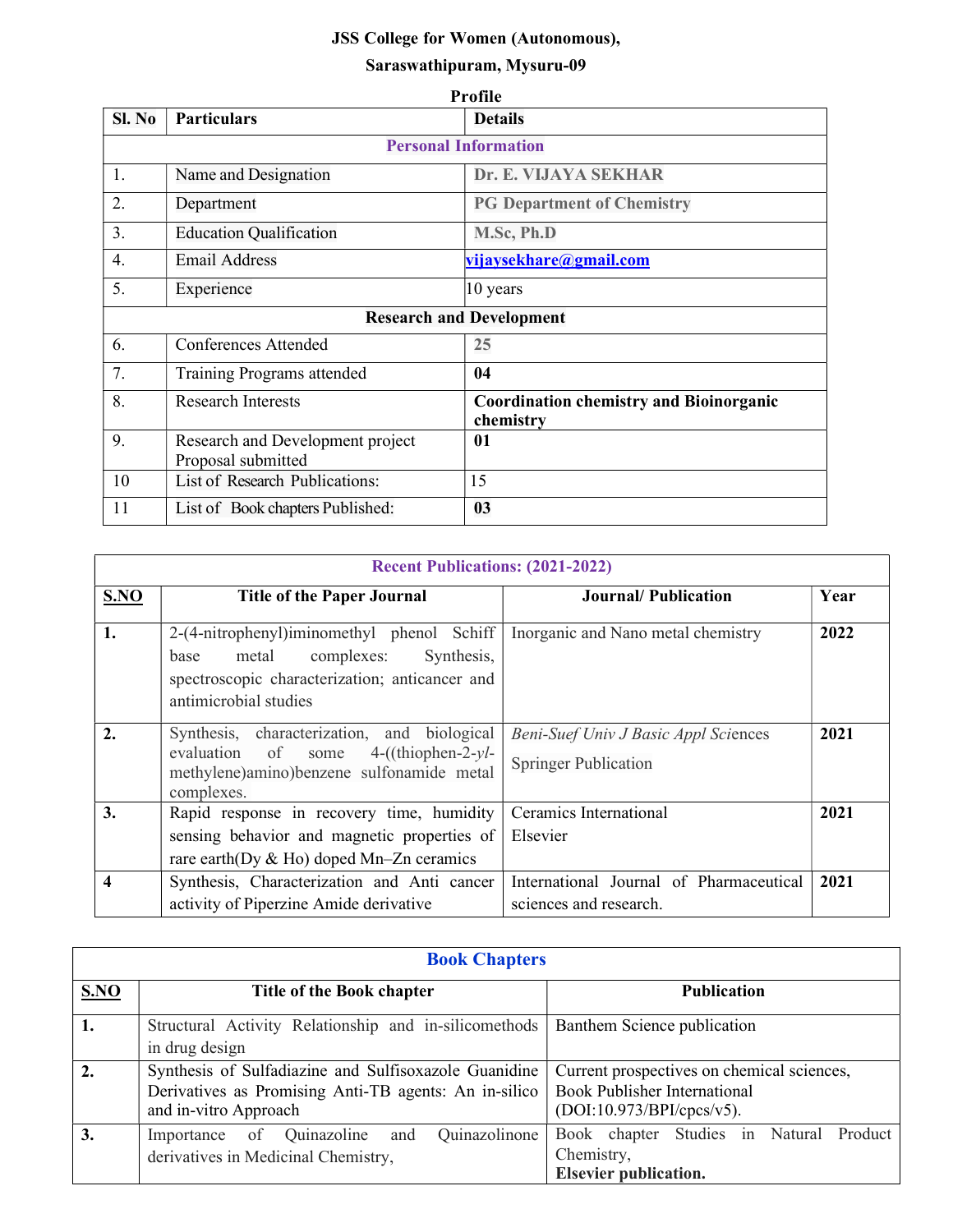### RESEARCH EXPERTISE:

- Spectroscopy: Acquisition and analysis of  ${}^{1}H$  NMR, ESR, TGA, DSC, DTA, IR, UV and analysis of mass spectra.
- Conversant with commonly used general software like MS-Office and Chemistry related software's, viz, Chem Draw, ISIS Draw.
- Conversant with modern literature search methods, namely Sci-finder and other similar search engines.

### RESEARCH EXPERIENCE: (COORDINATION CHEMISTRY)

- Design and synthesis of Transition metal /Lanthanide Schiff bases metal complexes
- $\triangleright$  Structural investigations of Schiff base complexes employing Uv/Vis, FTIR, Mass spectrophotometry and X-ray diffraction study.
- $\triangleright$  Biological study of synthesized Schiff base complexes.
- $\triangleright$  Screening of the synthesized Schiff base complexes for their magnetic resonance imaging contrast property, in an attempt to increase their magnetic resonance imaging property.

### REFRESHER COURSES: (Faculty Devolvement Programs)

- Successfully Completed 21 Days Training Program equivalent to UGC refresher course on "University and PG College MSc Teachers Training Program in Chemistry" Supported and approved by MHRD, Govt of India under Pandit Madan Mohan Malaviya National Mission on Teachers and Teaching from  $16<sup>th</sup>$  June 2019 to  $6<sup>th</sup>$  July 2019, at Talent devolvement Centre, Indian institute of Science, Kudapura, Challekere Campus.
- Participated in Five days faculty devolvement training for college teachers on "Recent advances in inorganic chemistry" Jointly organized by Department of chemistry and School of physical sciences & Pandit Madan Mohan Malaviya National Mission on Teachers and Teaching (PMMMNMTT), Central university of kerala (CUK), Kasaragod, from 05.03.2021 to 09.03.2021.
- \* Participated in National level one week faculty devolvement programme on Research Methodology, from  $26<sup>th</sup>$  April to 1<sup>st</sup> May 2021, Organised by Amar sewa mandal kamala Neheu mahavidyalaya, Nagpur.

#### CONFERENCES/PRESENTATIONS: (2019-2020)

- 1 Presented the Paper entitled "Synthesis, Characterization and antimicrobial Studies on the metal complexes of 4-Nitroaniline based Schiff Base" organized by Indian Science Congress Association, held at GKVK, Bangalore, on  $3<sup>rd</sup>$  to  $7<sup>th</sup>$  January 2020.
- 2 Presented the paper on the poster entitled "Spectral and Anti-Microbial Studies on the La(III) and Ce(IV) complexes of a of a novel Schiff base" (NCICS)-2020, held at VignanaBhavan, University of Mysore, Manasagangothri, Mysuru on 30<sup>th</sup> and 31<sup>st</sup> January -2020